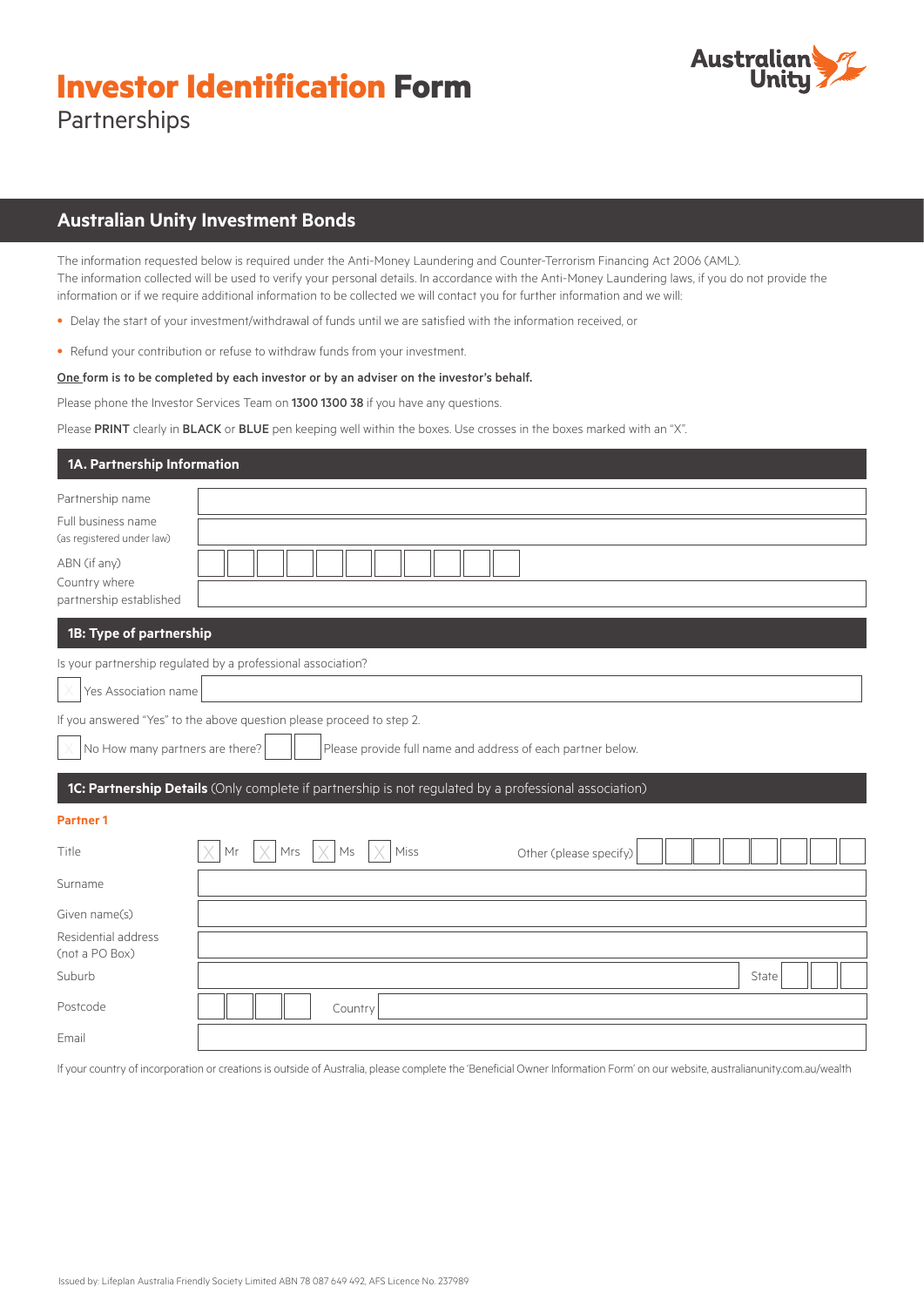| Are you a US Citizen or<br>US tax resident?                                                                                                                | Yes<br>No                                                                                    | If 'Yes', please provide your Taxpayer<br>Identification Number ('TIN'): |                                                                                                                                                                |  |
|------------------------------------------------------------------------------------------------------------------------------------------------------------|----------------------------------------------------------------------------------------------|--------------------------------------------------------------------------|----------------------------------------------------------------------------------------------------------------------------------------------------------------|--|
| Are you a Politically<br><b>Exposed Person?</b>                                                                                                            | Yes  <br><b>No</b>                                                                           |                                                                          |                                                                                                                                                                |  |
| Please identify the<br>source of your investable                                                                                                           | Gainful employment                                                                           | Inheritance/gift                                                         | Financial investments                                                                                                                                          |  |
| assets or wealth:                                                                                                                                          | <b>Business activity</b>                                                                     | Superannuation savings                                                   | Other - please specify:                                                                                                                                        |  |
|                                                                                                                                                            |                                                                                              |                                                                          |                                                                                                                                                                |  |
| <b>Partner 2</b>                                                                                                                                           |                                                                                              |                                                                          |                                                                                                                                                                |  |
| Title                                                                                                                                                      | Мr<br>Mrs                                                                                    | Ms<br>Miss                                                               | Other (please specify)                                                                                                                                         |  |
| Surname                                                                                                                                                    |                                                                                              |                                                                          |                                                                                                                                                                |  |
| Given name(s)                                                                                                                                              |                                                                                              |                                                                          |                                                                                                                                                                |  |
| Residential address<br>(not a PO Box)                                                                                                                      |                                                                                              |                                                                          |                                                                                                                                                                |  |
| Suburb                                                                                                                                                     |                                                                                              |                                                                          | State                                                                                                                                                          |  |
| Postcode                                                                                                                                                   |                                                                                              | Country                                                                  |                                                                                                                                                                |  |
| Email                                                                                                                                                      |                                                                                              |                                                                          |                                                                                                                                                                |  |
|                                                                                                                                                            |                                                                                              |                                                                          | If your country of incorporation or creations is outside of Australia, please complete the 'Beneficial Owner Information Form' on our website, lifeplan.com.au |  |
| Are you a US Citizen or<br>US tax resident?                                                                                                                | If 'Yes', please provide your Taxpayer<br>Yes<br><b>No</b><br>Identification Number ('TIN'): |                                                                          |                                                                                                                                                                |  |
| Are you a Politically<br>Exposed Person?                                                                                                                   | <b>Yes</b><br>$\overline{\phantom{1}}$ No                                                    |                                                                          |                                                                                                                                                                |  |
| Please identify the<br>source of your investable                                                                                                           | Gainful employment                                                                           | Inheritance/gift                                                         | Financial investments                                                                                                                                          |  |
| assets or wealth:                                                                                                                                          | <b>Business activity</b>                                                                     | Superannuation savings                                                   | Other - please specify:                                                                                                                                        |  |
|                                                                                                                                                            |                                                                                              |                                                                          |                                                                                                                                                                |  |
| If there are more partners, please provide details on a separate sheet.                                                                                    |                                                                                              |                                                                          |                                                                                                                                                                |  |
| 1D: Individual identification procedures<br>(for one of the partners we need to collect and verify the KYC information that is required for an individual) |                                                                                              |                                                                          |                                                                                                                                                                |  |
| • Verify the individual's full name; and EITHER their date of birth or residential address.                                                                |                                                                                              |                                                                          |                                                                                                                                                                |  |
| • Complete EITHER Part A or Part B. (Note: Part B should only be completed if the individual does not own a document from Part A.)                         |                                                                                              |                                                                          |                                                                                                                                                                |  |
| • If the individual is unable to provide the required documents contact our Investor Services Team on 1300 1300 38.                                        |                                                                                              |                                                                          |                                                                                                                                                                |  |
| • Documents that are written in a language that is not English, must be accompanied by an English translation prepared by an accredited translator.        |                                                                                              |                                                                          |                                                                                                                                                                |  |
| • Each page of a copied document must be certified as a true copy (Refer to page 3 for details).                                                           |                                                                                              |                                                                          |                                                                                                                                                                |  |
| Part A: Initial ID Requirements (Document must show photo and signature of the person)                                                                     |                                                                                              |                                                                          |                                                                                                                                                                |  |

# Select only one option from this section, go to step 2 once completed.

| Australian State/Territory or foreign current driver's licence showing a photograph. |  |
|--------------------------------------------------------------------------------------|--|
| $ \times $ Australian passport (must not have expired more than 2 years previously). |  |

 $\overline{\times}$  Card issued under a State or Territory for the purpose of proving a person's age, card must also show a photograph.

Foreign passport or similar travel document showing a photograph and containing a signature.

X National identity card issued by a foreign government showing a photograph of the person in whose name the card is held.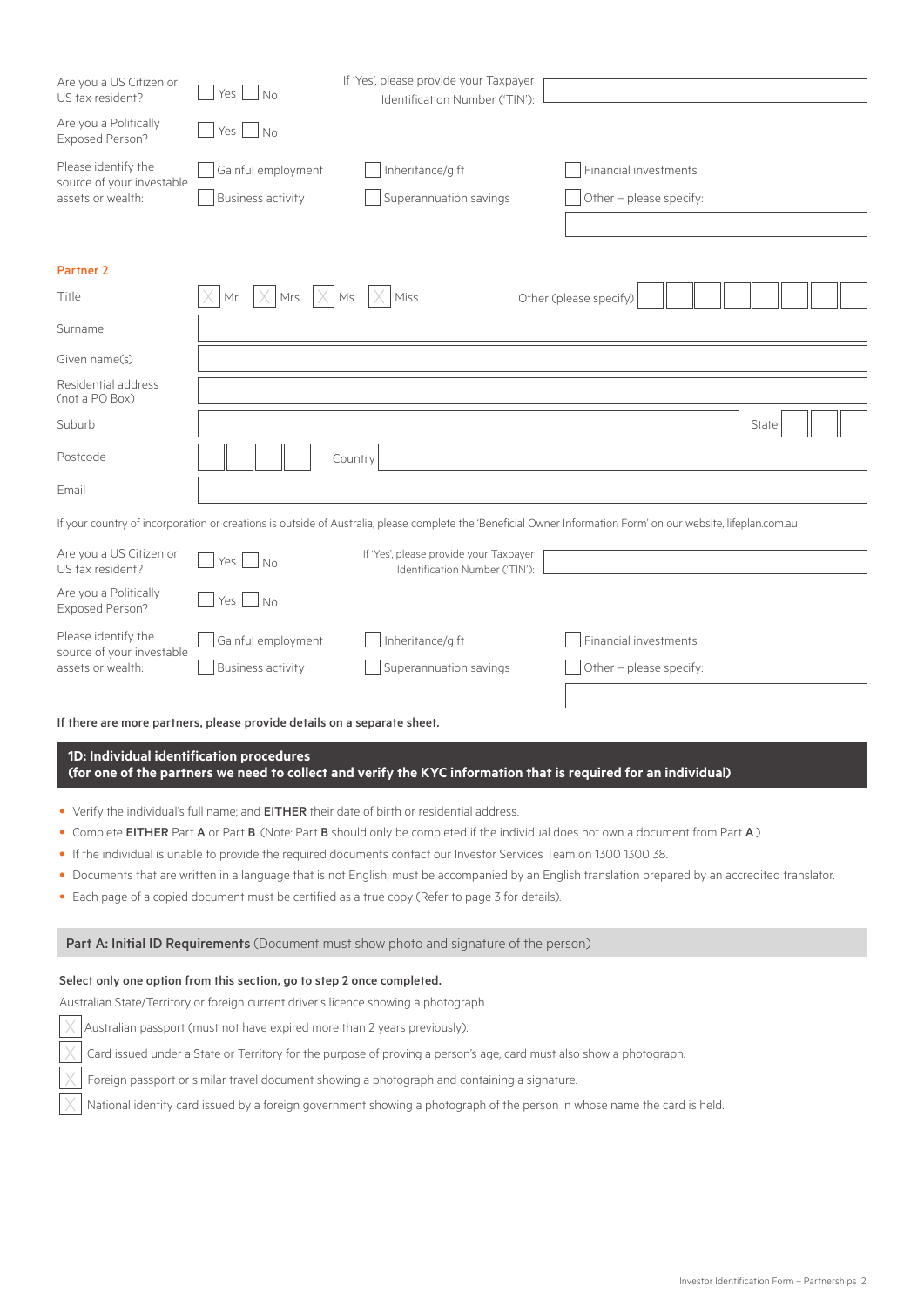| Part B: Additional ID Requirements (Two documents required, one from each section) |  |  |
|------------------------------------------------------------------------------------|--|--|
|------------------------------------------------------------------------------------|--|--|

| Select one option from this section.                                                                                                                                                                                                |  |  |
|-------------------------------------------------------------------------------------------------------------------------------------------------------------------------------------------------------------------------------------|--|--|
| Australian or foreign birth certificate/extract<br>Australian or foreign citizenship certificate                                                                                                                                    |  |  |
| Pension card issued by Centrelink<br>Health card issued by Centrelink                                                                                                                                                               |  |  |
| AND one option from this section.                                                                                                                                                                                                   |  |  |
| A document issued by the Commonwealth or a State or Territory within the preceding 12 months that records the provision of financial benefits<br>and which contains a name and residential address.                                 |  |  |
| A document issued by the Australian Taxation Office within the preceding 12 months that records a debt payable to or from the Commonwealth<br>and which contains a name and residential address.                                    |  |  |
| A document issued by a local government body or utilities provider within the preceding 3 months which records the provision of services and<br>contains a valid name and residential address.                                      |  |  |
| If under the age of 18, a notice that:                                                                                                                                                                                              |  |  |
| • Was issued by a school principal within the preceding 3 months; and<br>Contains a valid name and residential address: and                                                                                                         |  |  |
| ٠<br>• Records the period of time that the person attended the school; or                                                                                                                                                           |  |  |
| • A Medicare card if the child does not attend school.                                                                                                                                                                              |  |  |
|                                                                                                                                                                                                                                     |  |  |
| 2. Partnership Identification Procedures                                                                                                                                                                                            |  |  |
| Part A: Acceptable ID Documents (to verify partnership name)                                                                                                                                                                        |  |  |
| Select one of the following options used to verify the partnership.                                                                                                                                                                 |  |  |
| An original, a certified copy or certified extract of the partnership agreement.                                                                                                                                                    |  |  |
| A certified copy or a certified extract of minutes of a partnership meeting.                                                                                                                                                        |  |  |
| A search of the relevant ASIC or other regulator's database.                                                                                                                                                                        |  |  |
| A notice issued by the Australian Taxation Office within the last 12 months (eg. Notice of Assessment). Block out the TFN before scanning,<br>copying or storing this document.                                                     |  |  |
| An original or certified copy of a certificate of registration of business name issued by a government or government agency in Australia.                                                                                           |  |  |
| Part B: Acceptable ID Documents (to verify membership of a professional association)                                                                                                                                                |  |  |
| Select one of the following options used to verify the partnership.                                                                                                                                                                 |  |  |
| An original current membership certificate (or equivalent).                                                                                                                                                                         |  |  |
| Membership details independently sourced from the relevant association.                                                                                                                                                             |  |  |
| A Disclosure Certificate. Please contact our Investor Services Team on 1300 1300 38 for details.                                                                                                                                    |  |  |
| Documents that are written in a language that is not English, must be accompanied by an English translation prepared by an accredited translator.                                                                                   |  |  |
| <b>3. Partnership Declaration</b>                                                                                                                                                                                                   |  |  |
| I/We have no reason to suspect that the contribution lodged with the application or any subsequent contributions is or will be derived from or related to<br>any money laundering, terrorism financing or other illegal activities. |  |  |
| I confirm that an Investor Identification for Individuals and Sole Traders form has also been completed for each partner listed.                                                                                                    |  |  |

A certified copy of each document is to be attached to this completed form (do not send originals). Each page of a copy must be certified as a true copy. Please sign here confirming that all information being forwarded is correct.

I/We declare that the information provided for meeting FATCA requirements (where applicable) is true and correct and that I/we will provide all necessary co-operation and assistance in order for us to comply with obligations under Australian legislation designed to give effect to the FATCA agreement between Australia and the United States.

#### **Signature** Date

| ignature | Date |
|----------|------|
|          |      |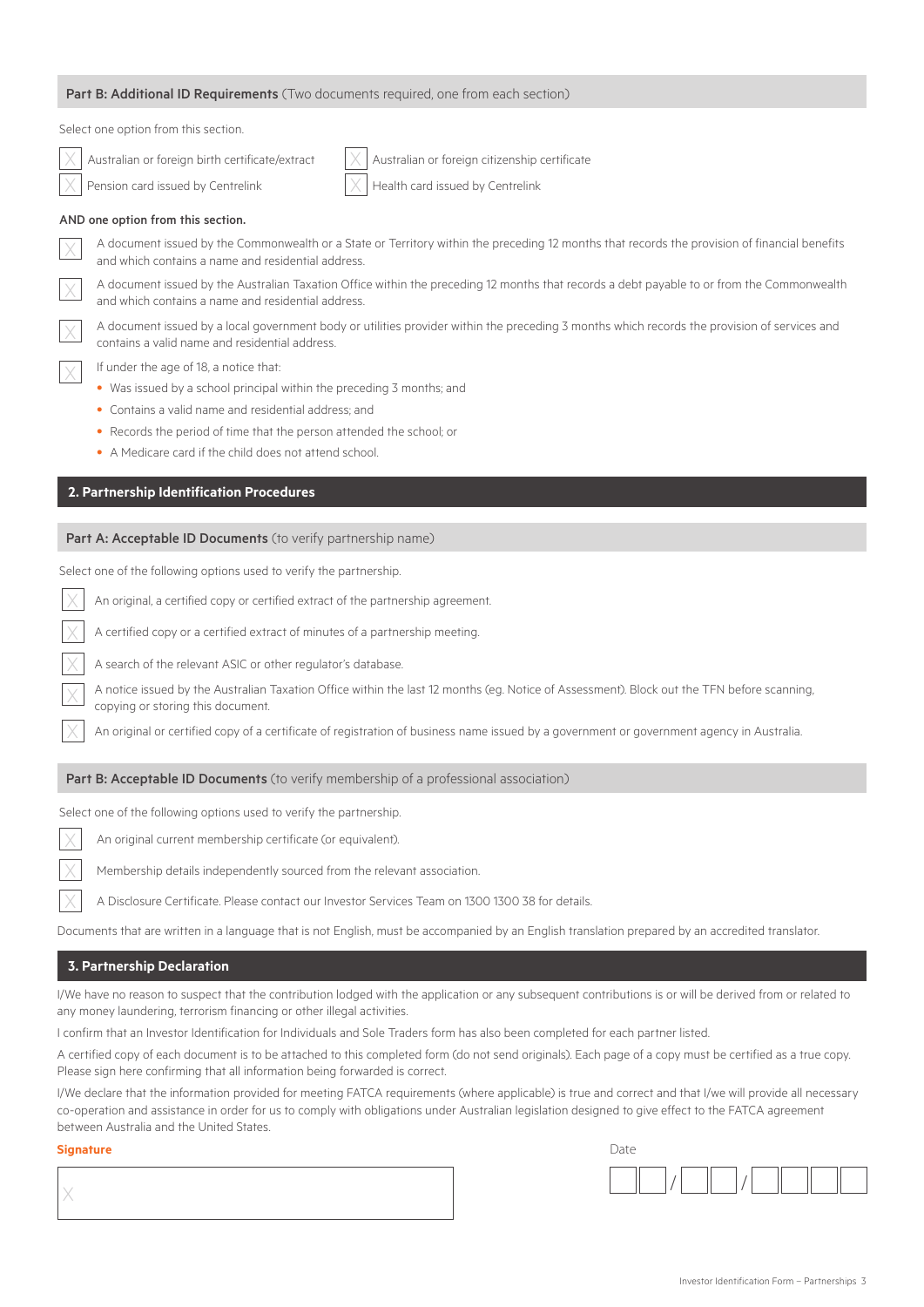#### **Persons who may certify documents**

A certified copy means a document that has been certified as a true copy of an original document by one of the following persons:

- A person who is enrolled on the roll of the Supreme Court of a State or Territory, or the High Court of Australia, as a legal practitioner (however described).
- A judge of a court or a magistrate.
- A chief executive officer of a Commonwealth court.
- A registrar or deputy registrar of a court.
- A Justice of the Peace.
- A notary public (for the purposes of the Statutory Declaration Regulations 1993).
- A police officer.
- An agent of the Australian Postal Corporation with 2 or more years of continuous service who is employed in an office supplying postal services to the public.
- An officer with 2 or more continuous years of service with one or more financial institution (for the purposes of the Statutory Declaration Regulations 1993).
- An officer with, or authorised representative of, a holder of an Australian financial services license, having 2 or more continuous years of service with one or more licensees.
- A member of the Institute of Chartered Accountants in Australia, CPA Australia or the National Institute of Accountants with 2 or more years of continuous membership.

#### **The certifier must:**

| Write the following wording, or similar, on the copy of<br>your documents:                                                                                                                                                                                |  |
|-----------------------------------------------------------------------------------------------------------------------------------------------------------------------------------------------------------------------------------------------------------|--|
| Example, for identity verification documents that contain<br>a photograph of you "I certify that I have seen the original<br>documentation and that the photograph is a true likeness and<br>this copy is a complete and accurate copy of that original." |  |
| Example, for other identity verification documents "I certify that I<br>have seen the original documentation and this copy is a complete<br>and accurate copy of that original."                                                                          |  |
| Sign and date each page of the photocopy.                                                                                                                                                                                                                 |  |
| Add their name in block capitals along with their position/<br>capacity, address and daytime contact telephone number (not<br>a mobile phone). The certifier may be contacted by us.                                                                      |  |

Add the official stamp of their office, if possible.

| <b>OFFICE USE ONLY</b>                                                                                                             |                               |                                            |  |
|------------------------------------------------------------------------------------------------------------------------------------|-------------------------------|--------------------------------------------|--|
| <b>Document Details</b>                                                                                                            |                               |                                            |  |
| Certified Copy Viewed<br>Original Viewed<br>X<br>Attached $\vert \times$<br>Not Attached<br>Performed Search<br>$\times$<br>X<br>X |                               |                                            |  |
| Information                                                                                                                        | Document 1                    | Document 2 (if required)                   |  |
| AFSL Number                                                                                                                        |                               |                                            |  |
| Document Issuer                                                                                                                    |                               |                                            |  |
| Issued/Search Date                                                                                                                 |                               |                                            |  |
| <b>Expiry Date</b>                                                                                                                 |                               |                                            |  |
| Document Number                                                                                                                    |                               |                                            |  |
| <b>English Translation Required</b>                                                                                                | $\times$ No<br>Sighted<br>Yes | X<br>$\times$ $\vert$ No<br>Yes<br>Sighted |  |
| Signed by                                                                                                                          |                               | Date                                       |  |